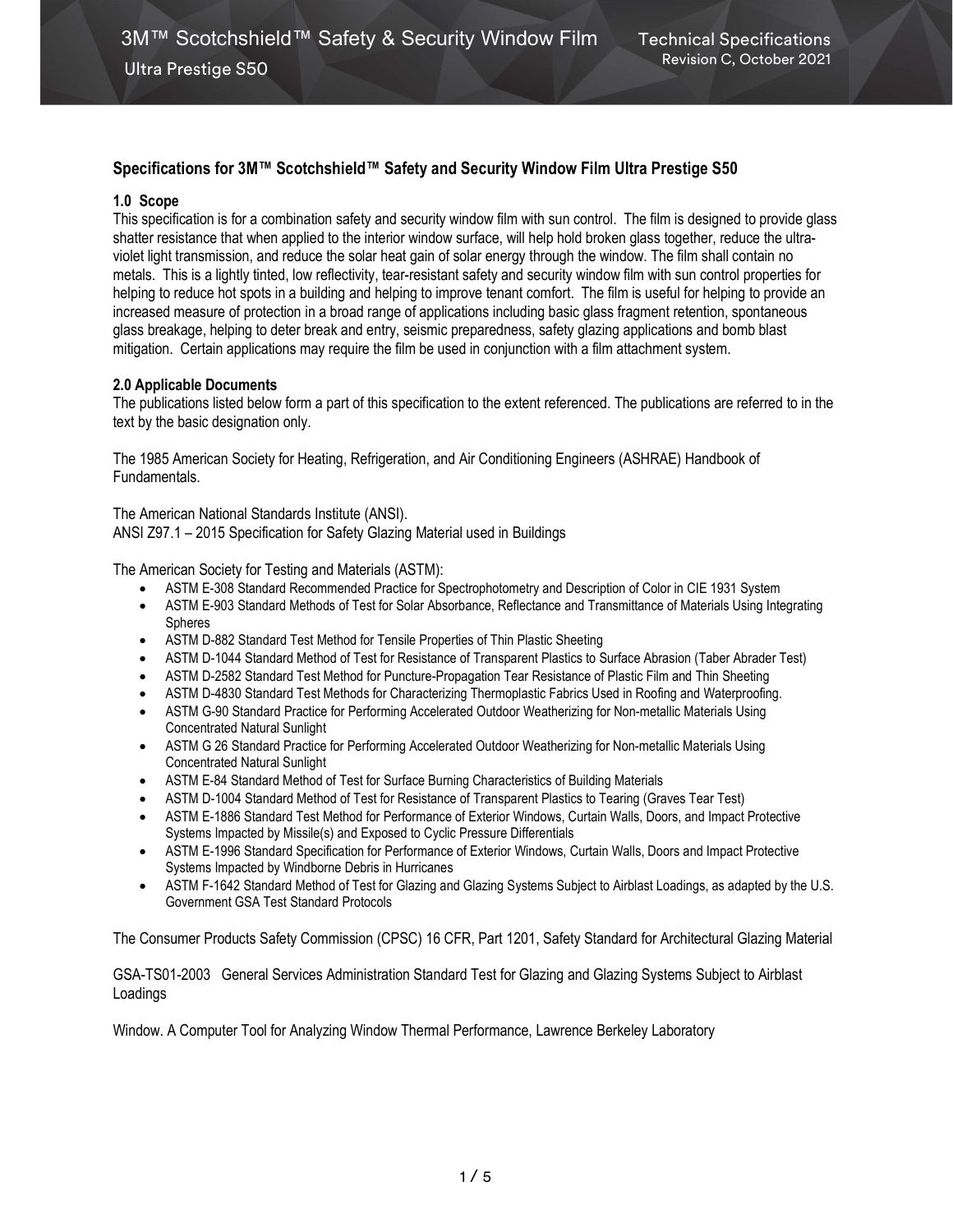Ultra Prestige S50

# 3.0 Requirements of the Film

3.1 Film Material: The film material shall consist of an optically clear polyester film, consisting of co-extruded microlayers, laminated to a multilayered polyester film comprised of at least 220 layers for added color and sun control performance. The film has a durable acrylic abrasion resistant coating over one surface, and a UV stabilized pressure sensitive adhesive on the other. The film shall contain no metals or dyed polyester. The film shall have a nominal thickness of 8 mils (0.008 inches), total construction with adhesive of 9.9mils (0.0099 inches). There shall be no evidence of coating voids.

# 3.2 Film Properties, with coatings (nominal):

- a) Tensile Strength (ASTM D882): 25,600 psi (MD) / 25,000 psi (TD)
- b) Break Strength (ASTM D882): 205 lbs/in (MD) / 200 lbs/in (TD)
- c) Percent Elongation at Break (ASTM D882): 110% (MD) / 135% (TD)
- d) Percent Elongation at Yield (ASTM D882): 7%
- e) Yield Strength (ASTM D882): 15,000 psi (MD)
- f) Graves Area Tear Resistance (ASTM D1004): 1,150 lbs% (MD) / 1,150 lbs% (TD)
- g) Puncture Propagation Tear Resistance (ASTM D2582): 10 lbf (MD) / 14 lbf (TD)
- h) Modulus (ASTM D882): 550 kpsi

## 3.3 Solar Performance Properties: film applied to  $\frac{1}{4}$ " thick clear glass

- a) Visible Light Transmission (ASTM E 903): 49%
- b) Visible Reflection (ASTM E 903): 7% (interior) / 8% (exterior)
- c) Ultraviolet Transmission (ASTM E 903): less than 0.5% (300 380 nm)
- d) Solar Heat Gain Coefficient (ASTM E 903): 0.44
- e) Total Solar Energy Rejected: 56%

3.4 Flammability: Upon request from Authorized Dealer/Applicator, 3M shall provide independent test data showing that the window film shall meet the requirements of a Class A Interior Finish for Building Materials for both Flame Spread Index and Smoked Development Values per ASTM E-84.

3.5 Abrasion Resistance: Upon request from Authorized Dealer/Applicator, 3M shall provide independent test data showing that the film shall have a surface coating that is resistant to abrasion such that, less than 5% increase of transmitted light haze will result in accordance with ASTM D-1044 using 50 cycles, 500 grams weight, and the CS10F Calibrase Wheel.

 3.6 Adhesive System: The film shall be supplied with a high mass pressure sensitive weatherable acrylate adhesive applied uniformly over the surface opposite the abrasion resistant coated surface. The adhesive shall be pressure sensitive (not water activated) and physically bond (not chemically bond) to the glass. The adhesive shall be essentially optically flat and shall meet the following criteria:

a. Viewing the film from a distance of ten feet at angles up to 45 degrees from either side of the glass, the film itself shall not appear distorted.

b. It shall not be necessary to seal around the edges of the applied film system with a lacquer or other substance in order to prevent moisture or free water from penetrating under the film system.

3.7 Impact Resistance for Safety Glazing: Upon request from Authorized Dealer/Applicator, 3M shall provide independent test data showing that the film, when applied to either side of the window glass, shall pass a 400 ft-lb impact when tested according to 16 CFR CPSC Part 1201 (Category 2) and ANSI Z97.1 (Class A, Unlimited). Testing shall be done with film applied both on 1/8" and 1/4" annealed glass.

3.8 Impact Protection: Upon request from Authorized Dealer/Applicator, 3M shall provide independent test data showing the following:

a. Film shall pass the impact requirements of Small Missile "A" (per ASTMs E 1996 and E 1886) with use of 3M Impact Protection Attachment Sealant.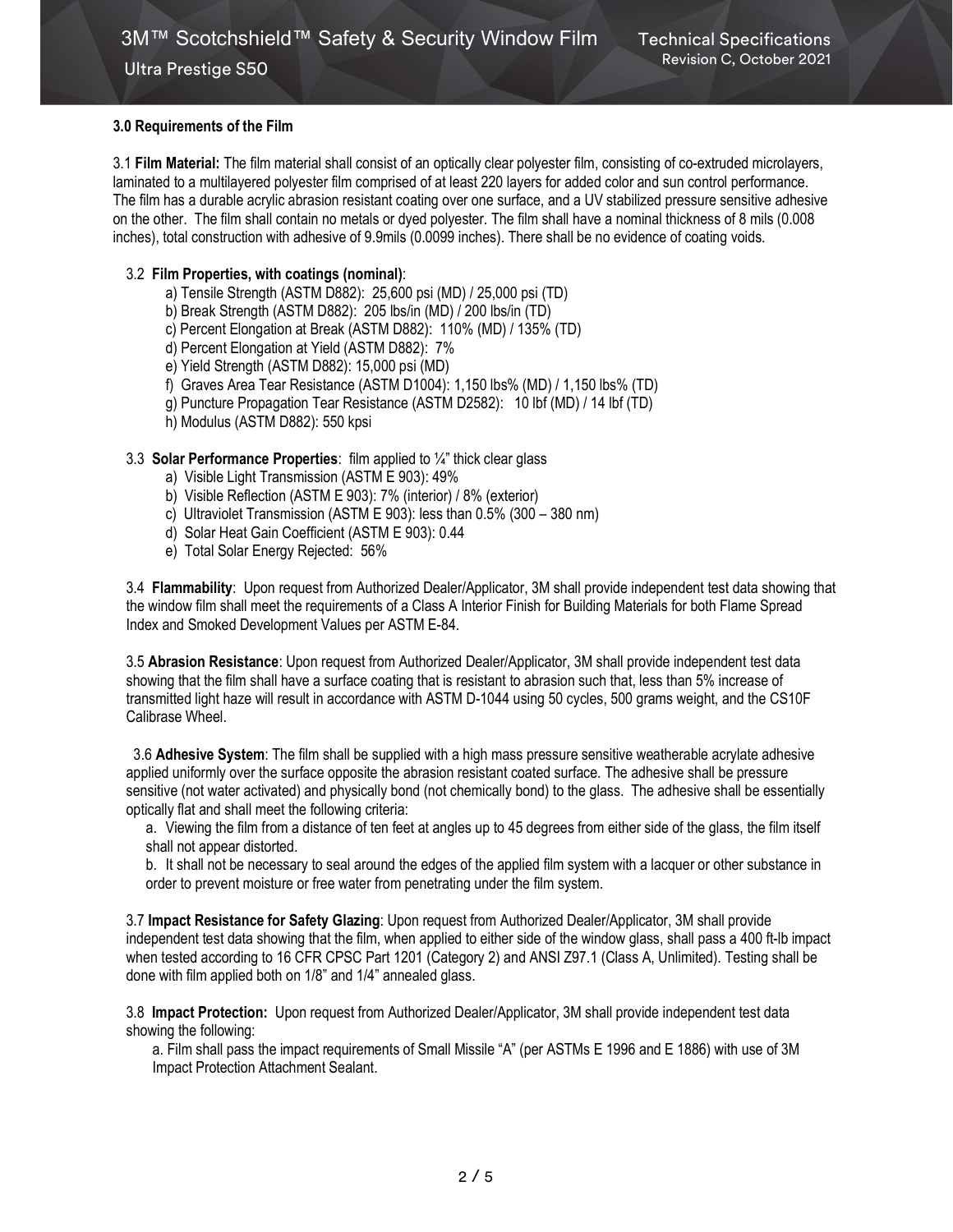Ultra Prestige S50

3.9 Bomb Blast Mitigation: Upon request from Authorized Dealer/Applicator, 3M shall provide independent test data showing the following:

a. GSA Rating of "2" / ASTM F1642 "No Hazard" with blast pressure of 6 psi and 42 psi\*msec blast impulse, on

1/4" tempered single pane glass and 3M Impact Protection Attachment Sealant

b. GSA Rating of "2" / ASTM F1642 "No Hazard" with blast pressure of 9 psi and 60 psi\*msec blast impulse, on

1" tempered double pane glass and 3M Impact Protection Attachment Sealant

# 4.0 Requirements of the Authorized Dealer/Applicator (ADA)

4.1 The ADA shall provide documentation that the ADA is authorized by the Manufacturer of the window film to install said window film as per the Manufacturer's specifications and in accordance with specific requests as to be determined and agreed to by the customer.

4.2 Authorization of dealership may be verified through the company's 3M ID Number.

4.3 The ADA will provide a commercial building reference list of ten (10) properties where the ADA has installed window film. This list will include the following information:

\* Name of building

\* The name and telephone number of a management contact

\* Type of glass

\* Type of film

\* Amount of film installed

\* Date of completion

## 5.0 Requirements of the Manufacturer

5.1 3M will ensure proper quality control during production, shipping and inventory, clearly identify and label each film core with the product designation and run number.

5.2 Materials shall be manufactured by: Purchased Through: 3M Commercial Solutions Division Energy Products Distribution 3M Center, Building 280 9223 Harford Road St. Paul, MN 55144-1000 Baltimore, MD 21234

1-800-537-3911 | info@epdwindowfilm.com

# 6.0 Application

6.1 Examination: Examine glass surfaces to receive new film and verify that they are free from defects and imperfections, which will affect the final appearance. Correct all such deficiencies before starting film application.

### 6.2 Preparation:

a. The window and window framing will be cleaned thoroughly with a neutral cleaning solution. The inside surface of the window glass shall be scraped with stainless steel razor blades with clean, sharp edges to ensure the removal of any foreign contaminants without damages the glass surface.

b. Drop cloths or other absorbent material shall be placed on the windowsill or sash to absorb moisture accumulation generated by the film application.

6.3 Installation: The film shall be applied as to the specifications of the Manufacturer by an ADA.

a. Materials will be delivered to the job site with the manufacturer's labels intact and legible.

b. To minimize waste, the film will be cut to specification utilizing a vertical dispenser designed for that purpose. Film edges shall be cut neatly and square at a uniform distance of 1/8" (3 mm) to 1/16" (1.6 mm) of the window-sealing device.

c. Film shall be wet-applied using clean water and slip solution to facilitate positioning of the film onto glass.

d. To ensure efficient removal of excess water from the underside of the film and to maximize bonding of the pressure sensitive adhesive, polyplastic bladed squeegees shall be used.

e. Upon completion, the film may have a dimpled appearance from residual moisture. Said moisture shall, under reasonable weather conditions, dry flat with no moisture dimples within a period of 30 calendar days when viewed under normal viewing conditions.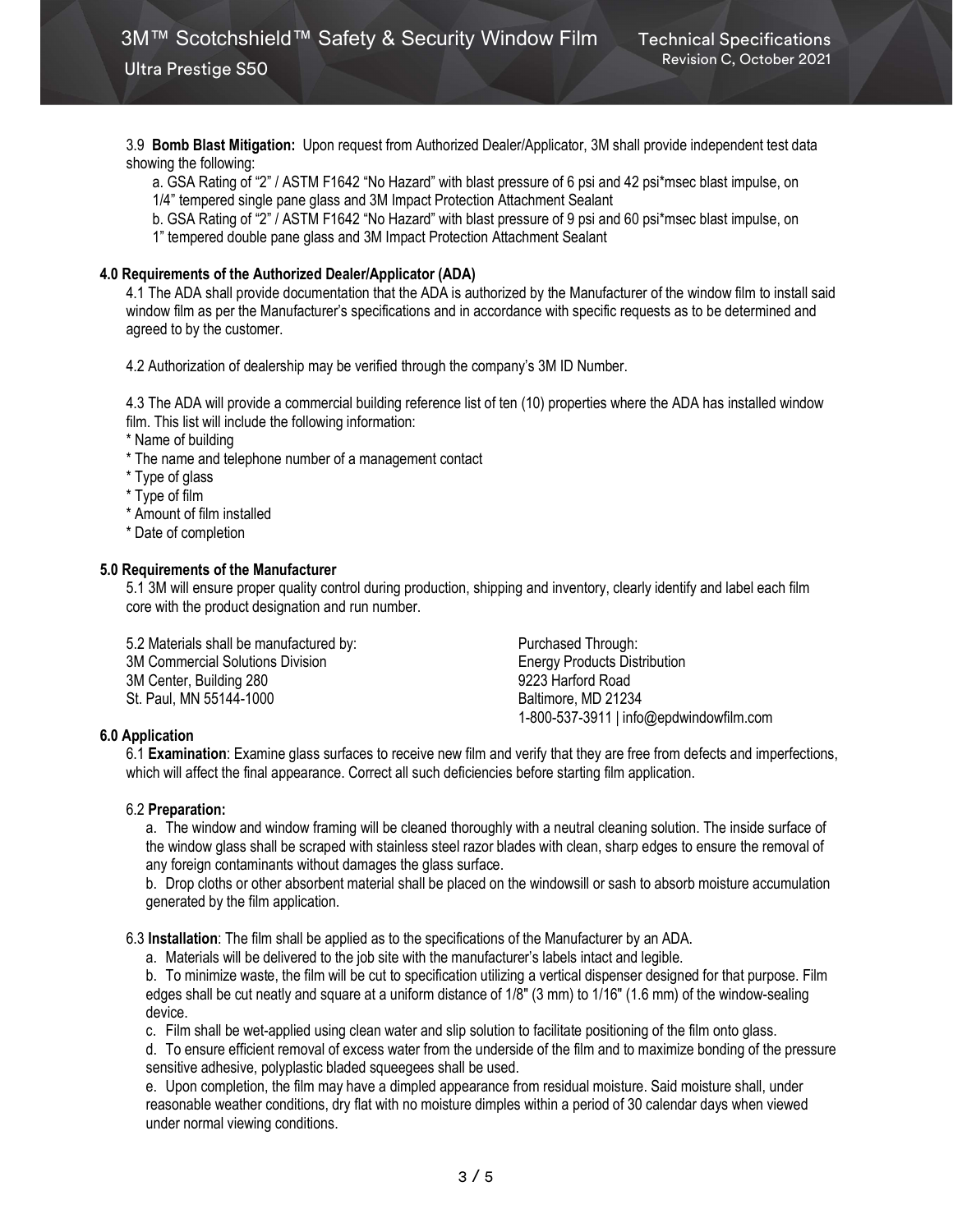Ultra Prestige S50

f. After installation, any leftover material will be removed, and the work area will be returned to original condition. Use all necessary means to protect the film before, during and after the installation.

#### 7.0 Cleaning

The film may be washed using common window cleaning solutions, including ammonia solutions, 30 days after application. Abrasive type cleaning agents and bristle brushes, which could scratch the film, must not be used. Synthetic sponges or soft cloths are recommended.

#### 8.0 Warranty

8.1 3M warrants the film for a period of 12 years (14 years installed with 3M Impact Protection Attachment Sealant) from the date of installation against cracking, crazing, delaminating, peeling, or discoloration. If the product is found to be defective under warranty, 3M will replace such quantity of the film proved to be defective and will additionally provide the removal and reapplication labor free of charge at current industry labor rates.

8.2 3M also warrants against glass failure due to thermal shock fracture of the glass window unit (maximum value \$500 per window) provided the film is applied to recommended types of glass and the failure occurs within sixty (60) months from the date of application. Any glass failure must be reviewed and approved by 3M prior to replacement and payment.

8.3 Additional warranty and limited remedy terms are contained in the Warranty, Limited Remedy, and Disclaimer and the Limitation of Liability provisions below.